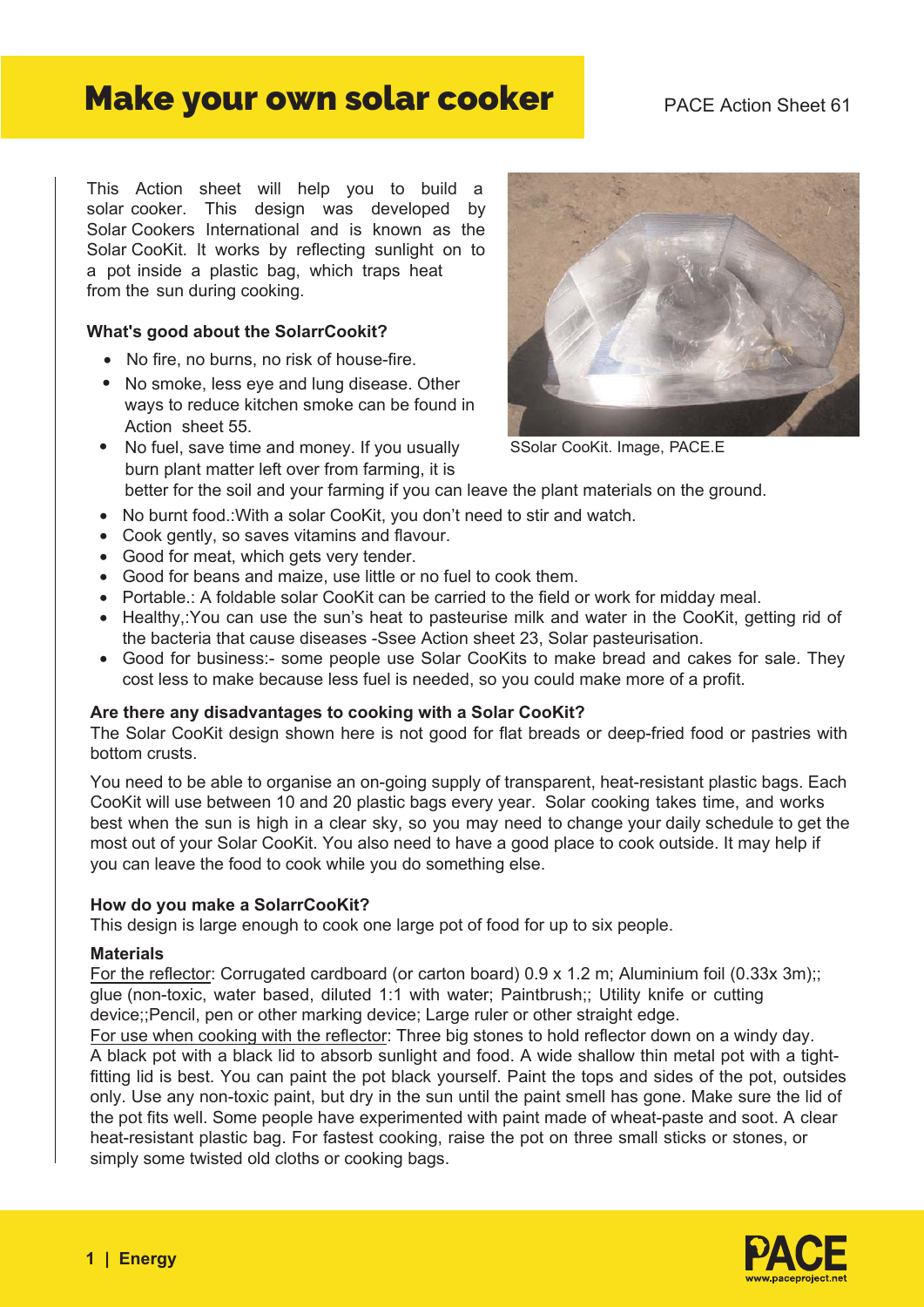# **Construction**

1. DDraw, cut and fold lines on the cardboard as shown



2. Cut out the CooKit shape and the two 60 degree angled slots in the front panel. Be sure to make the slots narrow so the 76 degree angled corners from the back panel fit snugly to hold up the front panel.

3. With a blunt edge, such as a wooden spoon handle, score the fold lines. Make straight folds by folding against a firm straight edge. Only score the optional fold lines if you intend to fold the CooKit for compact storage.

4. Using a paintbrush, spread the glue/water mixture on the dull side of aluminum foil and press the glued sheets of aluminum foil tightly and smoothly like wallpaper onto one entire side of the CooKit. A few wrinkles won't hurt.

5. Leave flat until dry. Trim any excess foil.

6. Assemble the cooker in a shaded area, to avoid dazzling your eyes. Lay the panel flat with shiny side up, and the wide back panel away from you. Tilt the back panel towards you and carefully slide the ends of its flaps into the slots on the shorter front panel that is nearest to you. As you do this, you will also need to tilt the front panel up. Clamp the inserted flaps, on the underside of the front panel, using clothespins or similar device. You are ready to cook.



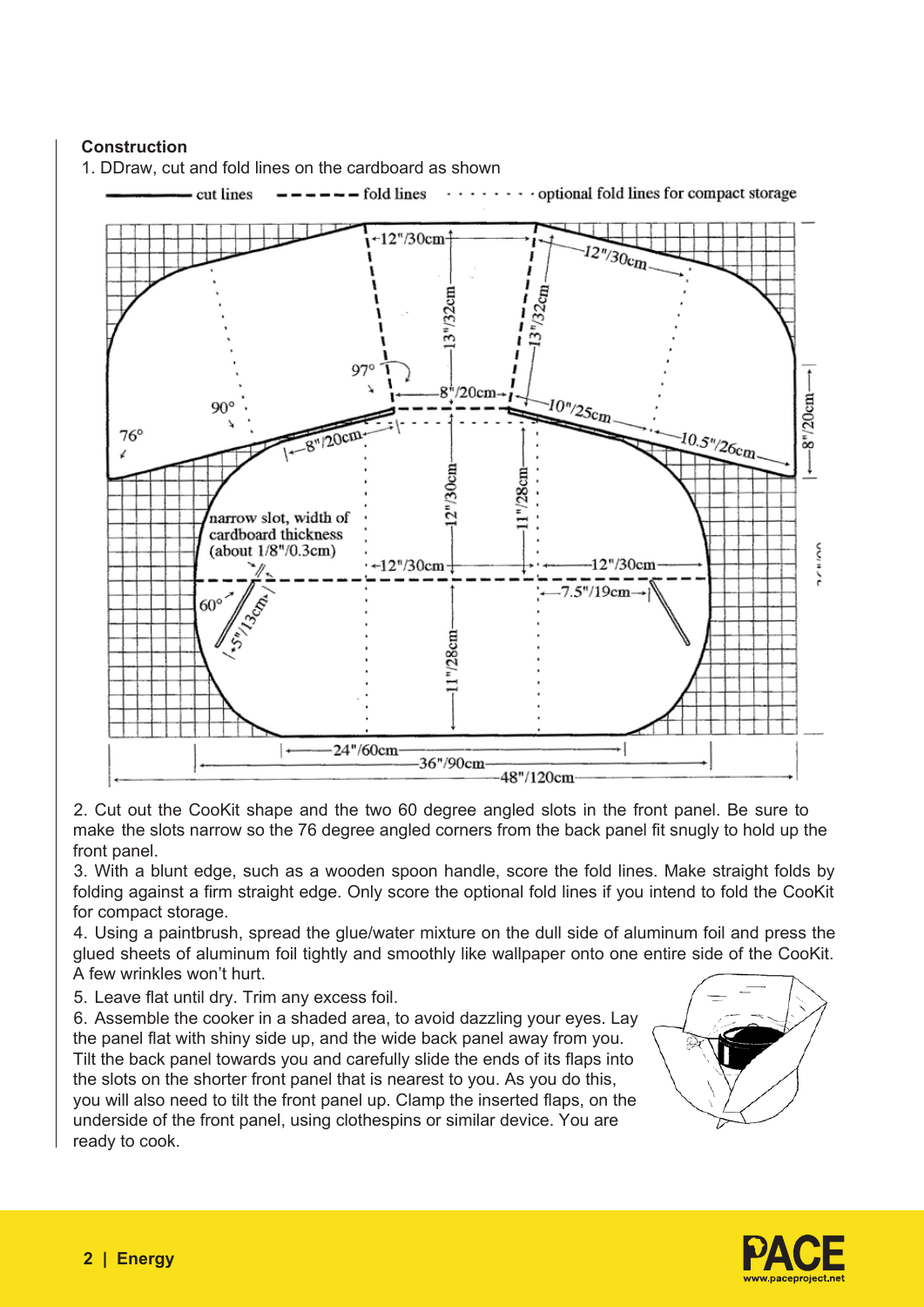#### **When can I use the CooKit?**

You can use the CooKit whenever the length of your shadow on the ground is shorter than your height. This tells you that the sun is high enough in the sky. Cooking is not possible on cloudy days, very early in the morning, or after the sunset.

#### **Where should I use the CooKit?**

Put the cooker in a sunny place, free from wind and shadows, where your food will be safe. To help with this, some people cook together, so that one person watches several cookers. Some people cook on a flat roof. Some build a sunny secure enclosure. SSome people fold up the CooKit and carry it with them to where they will be working that day.

# **How do I cook with a CooKit?**

Put food in the dark-coloured pot. The food should be no deeper than a hand-width.



Cooking in the field. Image, Sarah Watson.



Put the pot into a plastic bag with the pot rest under the pot and inside the bag. Close the bag with a string or tuck the open end in under the pot. Leave a little air in the bag so the bag mostly doesn't touch the pot lid.



Stand in front of the reflector to block the sun and avoid glare to your eyes. Some solar cooks wear sunglasses. Place the pot on the pot rest in the middle of the reflector. Adjust the front panel to shine extra light on the pot, see below, and leave to cook for several hours until done. No need to stir.

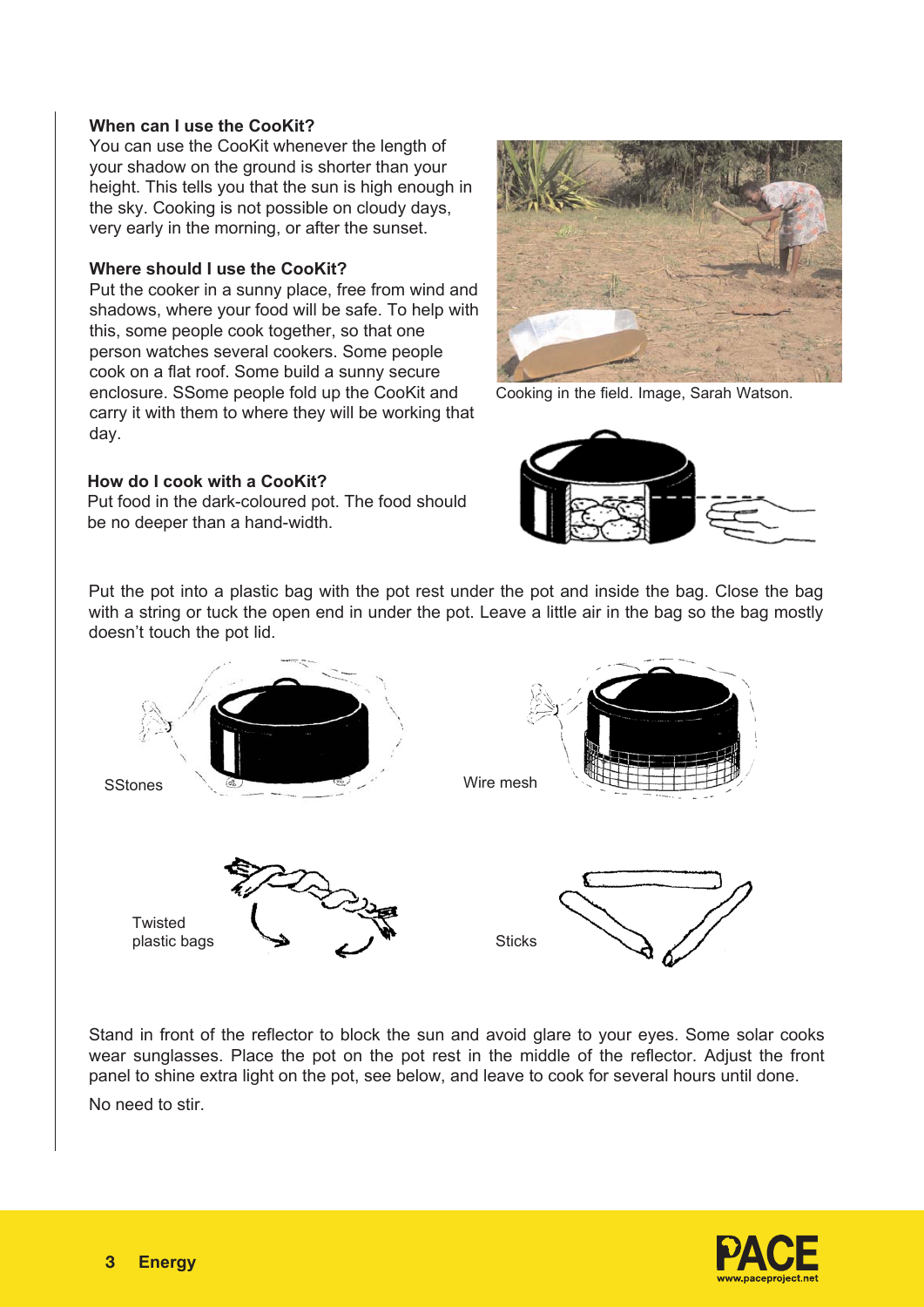When checking food, use a pot holder (a piece of cloth or thick glove) to protect your hands from the hot pot. Avoid steam burns by sliding the lid toward you so that the steam goes away from you.

# **What can I cook with the CooKit?**

Almost anything. Experiment. You can put all the ingredients in at once.

Heat dried grains, pre-soaked beans, or rice with water and cook without stirring.

- Rice: 1 measure of water to 1 measure of rice.
- Maize meal: 2 measures or less of water to 1 measure of maize meal.
- Pre-soaked beans: Add water so it is just a little above the beans.
- Pasta: Heat water first, then add pasta and return to solar cooker for about 15 minutes.

Cook fresh meat and vegetables with little or no water. They cook in their own juices. Bake bread and cakes in dark, covered pots in the middle of the day when the sun is strongest (from 2 hours before midday to 2 hours past midday). Chewy desserts like cookies come out better than crispy ones. Make tea with half as many tea leaves as usual

# **How long will it take to cook?**

Cooking times vary with time of year, time of day, amount of sun, amount of wind, thickness of pot, amount and size of food, amount of water.

Typical cooking times for 2 kilograms of food are:







Eggs, rice, fruit, aboveground vegetables, fish, chicken.

Potatoes, root vegetables, some beans and lentils, most meat, bread.

Dried beans, large pieces of meat, soup, stews.

Food cooks fastest between 10am and 2pm, when the sun's energy is most intense. Food always cooks faster if it is chopped into small pieces.

#### **How should I position the CooKit to catch the most sunshine?**

The CooKit cooks best if the short front panel is facing towards the sun so that the shadows are behind the sides and under the front. Raise or lower the front flap so there is a small shadow, about half its width under it. The flap should be angled higher when the sun is high and lower when the sun is low. You want this flap to reflect the sun, not block it.